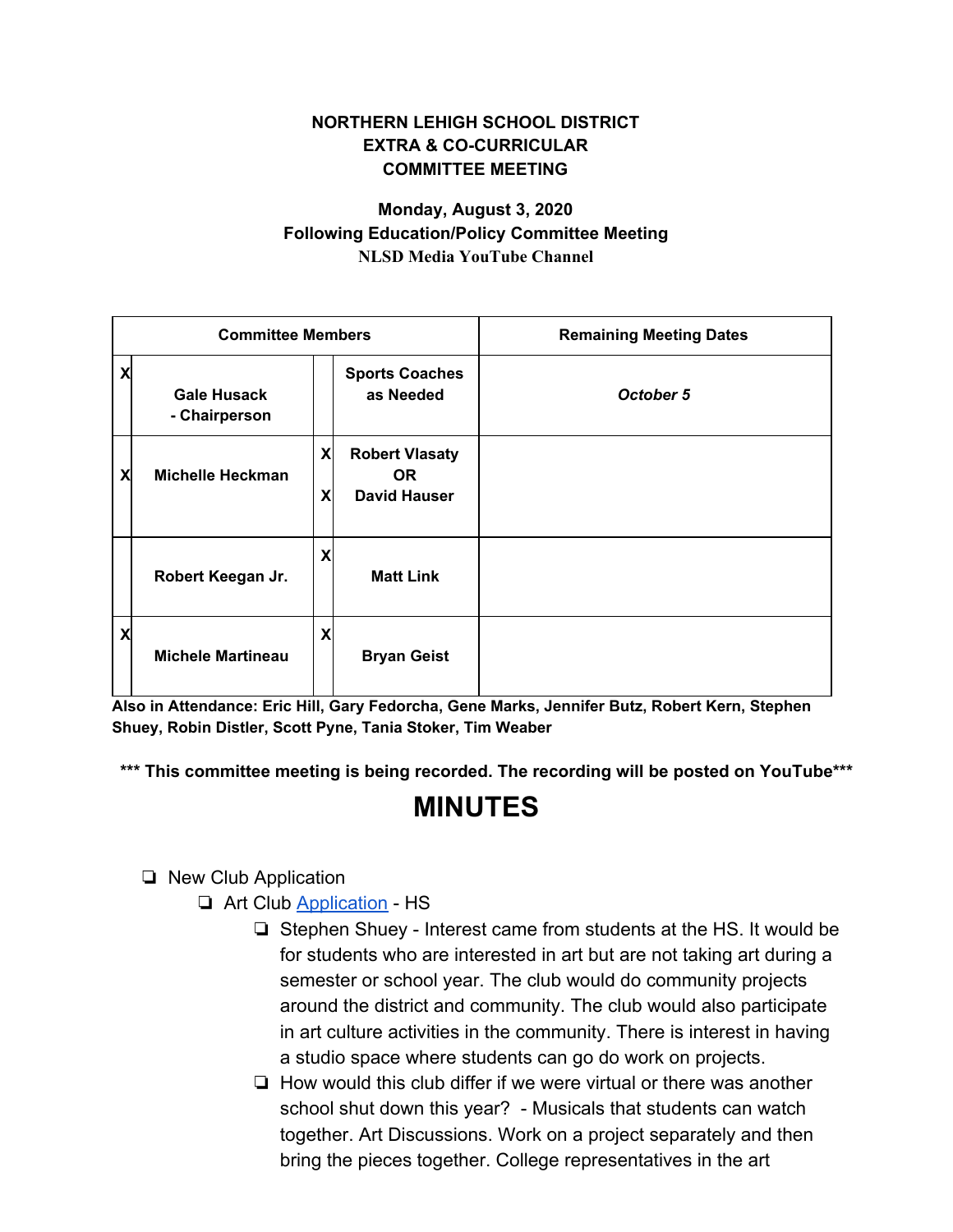community speaking to students virtually or a workshop for students.

- ❏ How many students are expected to participate? About 20 regularly, but some students may participate intermittently.
- ❏ Building administration, district administration and board members expressed support and liked the versatility of hosting this club in any of the three environments in which we might find ourselves this fall (in-person, hybrid, virtual)
- ❏ **Recommendation Will be put on the August 10th Board Meeting agenda for a vote**
- ❏ Math 24 Club [Application](https://drive.google.com/file/d/1GO0FGrU7j2JjCJ36sO8ll2mebiKmzD59/view?usp=sharing)  MS
	- ❏ Gail Lafferty heads this club at the elementary level. This would expand that club to the middle school level. Our HS students in calculus serve as coaches and mentors to students.
	- ❏ Building administration, district administration and board members expressed support for extending this experience for students to the next level.
	- ❏ Clarification between Math 24 Club and Math Counts Club. Math 24 club will meet to practice for the Math 24 competition. Math Counts meets throughout the year and is a national math club that encompasses all types of math.
	- ❏ **Recommendation Will be put on the August 10th Board Meeting agenda for a vote**
- ❏ Review of Clubs per Policy #122
	- ❏ [Active Club List](https://docs.google.com/document/d/1Az-HvnVusyjpmRx6U5h4l7zCWXRZX3PBFG0E5t0ItSg/edit?usp=sharing)
		- ❏ If clubs are able to function in a hybrid or virtual environment, we will proceed and advisors will receive their stipend. If they can't, the club would be suspended until it is able to resume in person.
		- ❏ Athletic positions are continuing to be filled and we are assuming that the sports will continue to move forward until such time that PIAA, the Governor's Office or similar agency ceases sports activity due to the pandemic.
		- ❏ For the 20-21 school year, if a sport or sports season doesn't occur, district administration and the school board supports not paying those positions.
		- ❏ **Recommendation List of clubs will go to the August 10th Board Meeting agenda for a vote**
- ❏ for our stadium. State of PIAA Sports for Fall
	- ❏ Bryan Geist